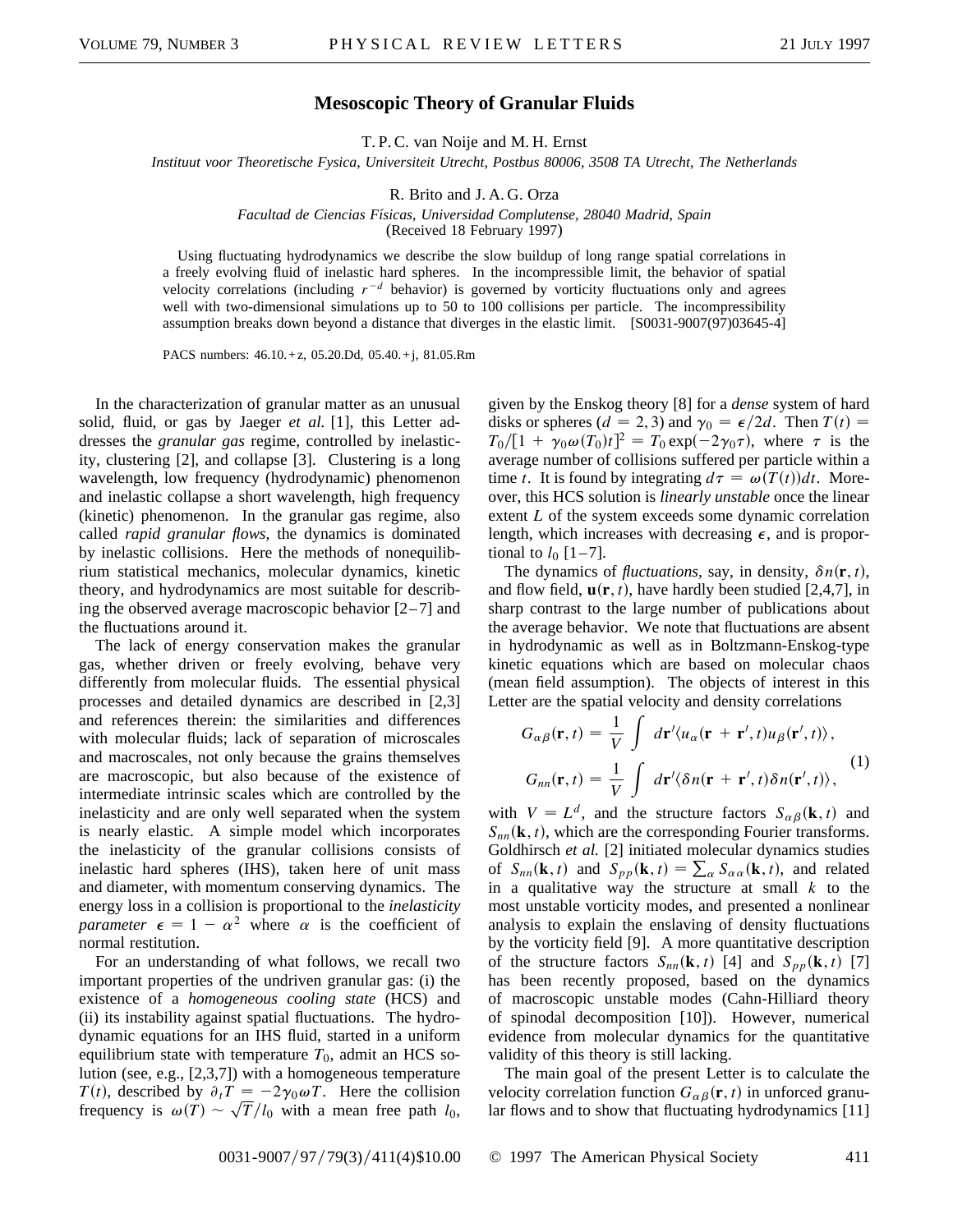gives a quantitative description of the spatial correlations over a large intermediate time interval, controlled by linearized hydrodynamics. Because the flows in freely evolving IHS systems are approximately *incompressible*  $(\nabla \cdot \mathbf{u} = 0)$ , the vorticity field,  $\nabla \times \mathbf{u}$ , in the nonlinear Navier-Stokes equations is practically decoupled from the other hydrodynamic fields in the system. This implies that the density *n* and the temperature  $T(t) = T_0 \exp(-2\gamma_0 \tau)$ can be considered homogeneous, and an approximate theory based on vorticity fluctuations alone is justified.

Thus, we describe the Fourier modes of the vorticity field or transverse flow field  $\mathbf{u}_{\perp}(t)$  by the mesoscopic Langevin equation [11] (valid for  $kl_0 \le 1$ )

$$
\partial_t \mathbf{u}_{\perp}(\mathbf{k},t) + \nu(T(t))k^2 \mathbf{u}_{\perp}(\mathbf{k},t) = \hat{\mathbf{F}}(\mathbf{k},t), \quad (2)
$$

where  $\mathbf{u}_{\perp}$  and  $\hat{\mathbf{F}}$  are orthogonal to **k**, and where  $\nu(T) \sim$  $l_0\sqrt{T}$  is the kinematic viscosity of the IHS fluid in the HCS. The random noise  $\hat{F}$  is assumed to be white and Gaussian with a correlation

$$
\langle \hat{F}_{\alpha}(\mathbf{k},t)\hat{F}_{\beta}(-\mathbf{k},t')\rangle/V = B_{\alpha\beta}(T(t))k^2\delta(t-t'), \quad (3)
$$

and a noise strength  $B_{\alpha\beta}(T) = 2\delta_{\alpha\beta}T\nu(T)/n$  [11]. With the additional assumption (see [2,3]) that the IHS viscosity has the same functional form as for elastic hard spheres or disks, the solution of the proposed Langevin theory provides a detailed prediction for  $G_{\alpha\beta}(\mathbf{r}, t)$  on hydrodynamic space  $(r \ge l_0)$  and time scales  $[\tau \geq 1/\omega(T_0)]$  *without any* adjustable parameters.

We briefly indicate how this is done by calculating the structure factor  $S_{\perp}(\mathbf{k}, t) = \langle |u_{\perp}(\mathbf{k}, t)|^2 \rangle / V$ . Here the subscript  $\alpha$  is one of the  $(d - 1)$  equivalent transverse components of  $\mathbf{u}_{\perp}$ . We transform Eq. (2) into the standard Langevin equation with *time independent* noise strength and coefficients. This is done by the change of variables  $\omega(T(t))dt = d\tau$ ,  $\mathbf{u}_{\perp}(\mathbf{k}, t) = \sqrt{T(t)}\mathbf{w}(\mathbf{k}, \tau)$  and **F**(**k**, *t*) =  $\omega(T(t))\sqrt{T(t)}\hat{\mathbf{f}}(\mathbf{k}, \tau)$  and yields  $\partial_{\tau} \mathbf{w}(\mathbf{k}, \tau)$  –  $z_{\perp}(k)$ **w**(**k**,  $\tau$ ) =  $\hat{\mathbf{f}}(\mathbf{k}, \tau)$ , with a growth rate  $z_{\perp}(k)$  =  $\gamma_0(1 - k^2 \xi^2)$  and a noise strength  $b_{\alpha\beta} = 2\delta_{\alpha\beta}\gamma_0 \xi^2/n$ . The dynamic correlation length  $\xi = \sqrt{\nu/\omega \gamma_0}$  is time independent and of order  $l_0/\sqrt{\gamma_0}$ . With the help of the relation  $\langle |w_{\alpha}(\mathbf{k},0)|^2 \rangle = V/n$ , the structure factor is then found as

$$
S_{\perp}(k,t) = \frac{T(t)}{n} \left\{ 1 + \frac{\exp[2\gamma_0 \tau (1 - k^2 \xi^2)] - 1}{1 - k^2 \xi^2} \right\}, \tag{4}
$$

which is valid for  $kl_0 \le 1$ . In the elastic limit ( $\gamma_0 \rightarrow 0$ ) the standard form of fluctuating hydrodynamics and the fluctuation dissipation theorem are recovered. For  $k\xi \leq 1$ this equation describes the *new structure* of the velocity correlations  $G_{\alpha\beta}(\mathbf{r}, t)$  on length scales of order  $2\pi \xi$ . At the end of the Letter we return to the predicted structure on the largest scales.

On the shortest scales  $(r \to 0)$ ,  $G_{\alpha\beta}(\mathbf{r}, t) \to$  $[T(t)/n]\delta_{\alpha\beta}\delta(\mathbf{r})$ , caused by self-correlations of particles. As our theory describes only structure on the scale  $r \ge l_0$ , we consider the equivalent function  $G_{\alpha\beta}^{\dagger}(\mathbf{r},t)$ 

with the self-correlations substracted, which is regular at the origin. For the same reason the structure factor  $S_{\alpha\beta}(\mathbf{k}, t)$  has a plateau value  $\delta_{\alpha\beta}T(t)/n$  for  $k \to \infty$ , whereas  $S_{\alpha\beta}^{+}(\mathbf{k}, t) \rightarrow 0$  in the same limit. The function  $S_{\alpha\beta}^{+}(\mathbf{k}, t)$  is an isotropic tensor field, which can be decomposed into two independent scalar functions of  $k = |{\bf k}|$ , i.e.,  $S_{\alpha\beta}^{+}(\mathbf{k}, t) = \hat{k}_{\alpha}\hat{k}_{\beta}S_{\parallel}^{+}(k, t) + (\delta_{\alpha\beta} - \hat{k}_{\alpha}\hat{k}_{\beta})S_{\perp}^{+}(k, t)$ , where a caret denotes a unit vector. The *incompressibility assumption* implies then  $u_{\parallel}(\mathbf{k}, t) = 0$ , and consequently  $S_{\parallel}^{+}(k,t) = 0$ . Similarly,  $G_{\alpha\beta}^{+}(\mathbf{r},t) = \hat{r}_{\alpha}\hat{r}_{\beta}G_{\parallel}^{+}(r,t) +$  $(\ddot{\delta}_{\alpha\beta} - \hat{r}_{\alpha}\hat{r}_{\beta})G_{\perp}^{+}(r, t)$ . Consider first the longitudinal spatial correlation  $G_{\parallel}^+(r,t) \equiv [T(t)/n \xi^d]g_{\parallel}(r/\xi; 2\gamma_0 \tau),$ which is given by

$$
g_{\parallel}(x,s) = \int \frac{d\mathbf{q}}{(2\pi)^d} e^{i\mathbf{q}\cdot\mathbf{x}} \sin^2\theta \frac{\exp[s(1-q^2)]-1}{1-q^2},
$$
\n(5)

where  $\cos \theta = \hat{\mathbf{q}} \cdot \hat{\mathbf{x}}$ . In the *incompressible limit* the transverse correlation function is given by  $g_{\perp}(x, s) =$  $g_{\parallel}(x, s) + [x/(d-1)] \partial g_{\parallel}(x, s)/\partial x$  (see [11], Chap. 3). These functions can be expressed as integrals over simple functions. As an example, we quote the result for  $d = 2$ :

$$
g_{\parallel}(x,s) = \frac{1}{2\pi x^2} \int_0^s ds' \exp(s') [1 - \exp(-x^2/4s')] \,. \tag{6}
$$

The transverse function  $g_+(x, s)$  has a negative minimum; moreover,  $g_{\parallel}(x, s)$  is *positive* for all  $x, s, d$ ; there are *algebraic* tails  $g_{\parallel}(x, s) \sim -(d - 1)g_{\perp}(x, s) \sim x^{-d}$  with a correction term of  $\mathcal{O}(\exp(-x^2/4s))$ . Similar algebraic tails occur in nonequilibrium stationary states in driven diffusive systems [12]. These functions have structure on hydrodynamic space and time scales where both  $x = r/\xi$  and  $s = 2\gamma_0 \tau$  can be either large or small with respect to unity. At small inelasticity ( $\gamma_0 \rightarrow 0$ ) the dynamic correlation length and mean free path  $l_0$  are well separated. Details will be published elsewhere [13].

To verify the theory quantitatively, we have performed event-driven molecular dynamics simulations of smooth inelastic hard disks, using square periodic boundary conditions and  $N = 5 \times 10^3$ ,  $2 \times 10^4$ , and  $5 \times 10^4$ particles. The inelasticity parameter  $\epsilon = 1 - \alpha^2$  was varied between 0.02 and 0.8, and the area fraction from  $\phi$  = 0.02 to 0.4, far below the solid transition ( $\phi$ <sub>solid</sub> = 0.665). Before considering the range of validity of our results, we show in Fig. 1(a) how the relative vorticity fluctuations  $w(\mathbf{k}, \tau)$  have grown [2,3,7]. The HCS and linear hydrodynamics start to break down. The vorticity field becomes large and evolves into a "dense fluid of closely packed vortex structures," which is still homogeneous on scales large compared to  $L<sub>v</sub>$ . The larger the inelasticity parameter  $\epsilon$ , the more rapidly this happens.

Apart from the restrictions to hydrodynamic space and time scales, there are two essential criteria limiting the validity of our theory: (i) System sizes *L* must be *thermodynamically large*  $(L \gg 2\pi \xi)$ , so that Fourier sums over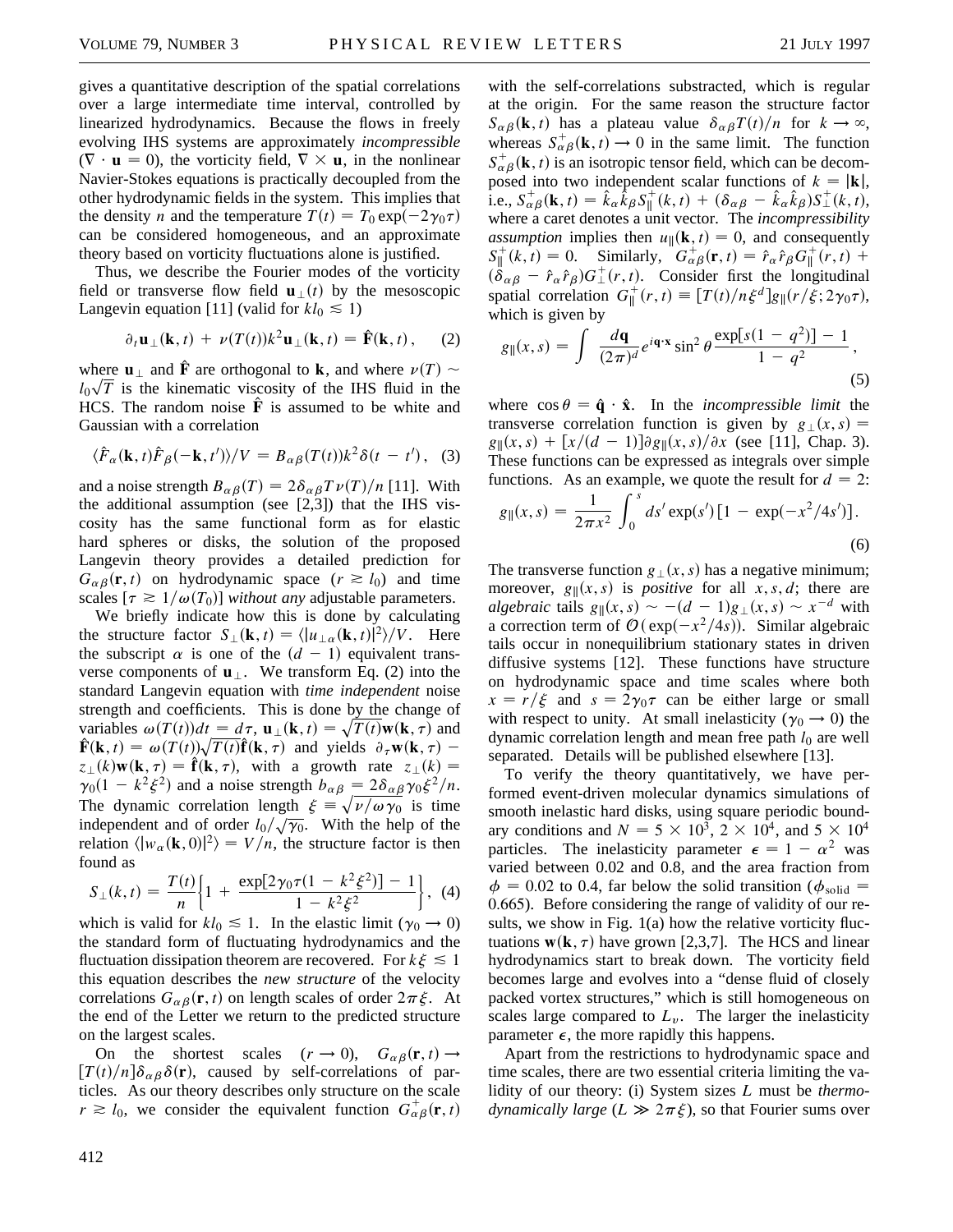

FIG. 1. (a) Snapshot of the momentum density at  $\tau = 80$  in a system with  $\bar{N} = 5 \times 10^4$ ,  $L = 313$  ( $\phi = 0.4$ ),  $\alpha = 0.9$ , coarse grained over cells of  $6.3 \times 6.3$ , representing a rather stable (still very similar at  $\tau = 160$ ) configuration of vortex structures of typical diameter  $L_v(t) \approx 25$  ( $l_0 \approx 0.34$ ) with nearest neighbors having opposite vorticity for reasons of stability. (b)  $\ln[E(t)/E(0)]$  versus  $\tau$  from the same simulation showing the linear (HCS) regime, where  $E(t) = T(t)$ , with slope  $-2\gamma_0$ , up to a crossover time  $\tau_{cr} \approx 65$ , and the nonlinear cooling regime with a smaller slope, where the cooling through inelastic collisions is partially compensated by viscous heating.

**k** space can be replaced by **k** integrals. (ii) Times must be restricted to the *linear* hydrodynamic regime ( $\tau \leq \tau_{cr}$ ), so that the system remains close to the HCS. Monitoring the energy per particle  $E(t)$  provides a sensitive criterion to distinguish the linear from the nonlinear cooling regime, where the appearance of gradients causes viscous heating and slows down the cooling [2] [see Fig. 1(b)]. The crossover time  $\tau_{cr}$  in Fig. 1(b), decreasing with increasing  $\epsilon$  and  $\phi$ , is an *intrinsic* time scale that only depends on the existing gradients. At large  $(\epsilon, \phi)$  values criterion (ii) reduces  $\tau_{cr}(\epsilon; \phi)$  to subhydrodynamic time scales, with  $\tau_{cr}(0.5; 0.25) \approx 15$  and  $\tau_{cr}(0.3; 0.4) \approx 25$  as borderline cases. On the other hand, small  $(\epsilon, \phi)$  values combined with small *L* tend to violate criterion (i). The small systems with  $N = 5 \times 10^3$ , and to some extent even those with  $N = 2 \times 10^4$ , only satisfy the criteria (i) and (ii) in very narrow parameter ranges. The systems studied in Ref. [3] ( $N = 1024$ ), [4] ( $N = 1600$ ), and [7]  $(N = 5 \times 10^3)$  are, in large regions of parameter space, so small that *L* is comparable to  $2\pi \xi$ , and the *periodic* boundaries induce spurious transitions in the granular flows.

We have measured in simulations the equal time spatial correlation functions  $G_{\mu}(\mathbf{r}, t)$  with  $\mu = \{nn, \parallel, \perp\}$  by two methods, first by summing  $a_{\mu}(\mathbf{v}_i)a_{\mu}(\mathbf{v}_j)$  over pairs of particles, where  $a_{\mu}(\mathbf{v}_i) = \{1, (\mathbf{v}_i \cdot \mathbf{r}), (\mathbf{v}_i \cdot \mathbf{r}_{\perp})\}$ , and binning their relative position vectors into circular shells, and secondly by squaring the Fourier transform of the coarse-grained fields, followed by an inverse Fourier transformation. The second approach also provides the correlations in **k** space, which allows us to separate the contributions of  $S_{\parallel}(k, t)$  and  $S_{\perp}(k, t)$  to  $G_{\parallel}(r, t)$  and to  $G_{\perp}(r, t)$  and test the validity of the incompressibility assumption.

Figures  $2(a)-2(c)$  show the longitudinal and transverse correlation functions of the flow field of a *single* simula-



FIG. 2. Correlation functions  $G_{\mu}$  ( $\mu = \{ \parallel, \perp \}$ ) versus *r* at various times, inelasticities and densities for  $N = 5 \times 10^4$ particles, where simulation results of a single run are compared with theoretical predictions (solid line). Top row (a) shows  $\log_{10}[G_{\parallel}/T]$  versus  $\log_{10} r$  at  $\alpha = 0.9$  and  $\phi = 0.245$   $(l_0 \approx$ 0.8), where  $\tau_{cr} \approx 70$ . The algebraic  $1/r^2$ -tail is clearly visible. Middle row (b) shows  $G_{\perp}/T$  versus *r* at  $\alpha = 0.94$  and  $\phi =$ 0.05 ( $l_0 \approx$  5.8) where  $\tau_{cr} \approx$  100. Bottom row (c) shows  $G_{\perp}/T$ versus *r* at  $\alpha = 0.9$  and  $\phi = 0.4$  ( $l_0 \approx 0.34$ ) where  $\tau_{cr} \approx 65$ . Note regular oscillations with period  $R_0 \approx 50$ , which is fixed in time.

tion run at  $N = 5 \times 10^4$  at several ( $\epsilon$ ,  $\phi$ ) values. The low noise levels, observed in these data and in Fig. 1(a), are a consequence of the IHS collisions which have the tendency to make particles move parallel. There is reasonable agreement with the theoretical predictions from our Langevin theory, in which the viscosity is taken from Enskog's theory. No fitting parameters are involved. The longitudinal  $G_{\parallel}(r, t)$  in Fig. 2(a) shows good agreement for a large range of  $(\epsilon, \phi)$  values, well beyond the linear time regime  $\tau_{cr}$ . It exhibits the  $1/r^2$ tail. The minimum in  $G_{\perp}(r,t)$  at  $L_{\nu}(t)$  can be identified with the mean vortex diameter, and the low noise data in Fig. 2(c) at different  $\tau$  show that  $L_v(t) \sim \sqrt{\tau}$  is growing through vorticity diffusion. At small  $(\epsilon, \phi)$ values  $G_1(r, t)$  agrees well with our theory, as illustrated in Fig. 2(b). The  $1/r^2$  tail in  $G_{\perp}$  cannot be observed in a single run because of statistical fluctuations. At larger densities [see Fig. 2(c)] one observes small oscillations around the predicted curve with a characteristic length  $R_0 \approx 50$ . The oscillations become more pronounced at later times, where  $R_0$  stays fixed in time, but varies over different runs. Comparison of  $G_{\perp}$  at  $\tau = 80$  with the snapshot in Fig. 1(a) at the same parameters suggests that  $G_{\perp}$  may be viewed as the pair correlation function of a densely packed fluid of "hard objects" (vortices) of typical diameter  $L_v$ , the oscillation length  $R_0 \approx 2L_v$ being approximately equal to the size of a nearest neighbor  $(+-)$  vortex pair. Similar complex structures, persisting in the nonlinear regime, are typically observed at larger  $(\epsilon, \phi)$  values  $(N = 4 \times 10^4, \epsilon = 0.64, \phi = 0.05$ [2];  $N = 5 \times 10^4$ ,  $\epsilon \ge 0.1$ ,  $\phi \ge 0.05$ ;  $N = 2 \times 10^4$ ,  $\epsilon > 0.05, \phi > 0.25$ ). At smaller  $(\epsilon, \phi)$  values (linear